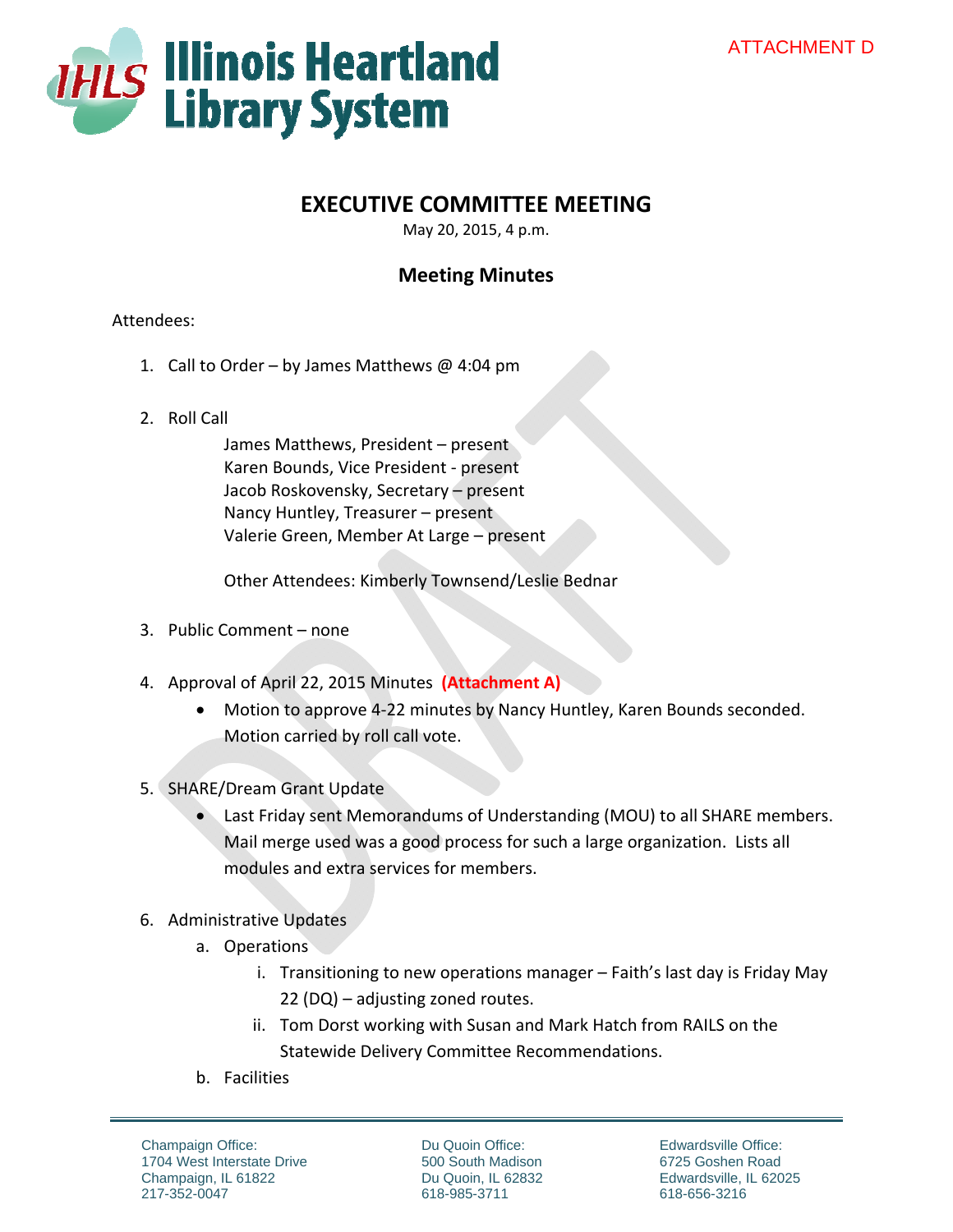### ATTACHMENT D



- i. Susan ordered appraisal for building in CH. Will help in our decision to determine value vs cost of repairs.
- ii. Landlord DQ
	- 1. roof has not been patched in DQ (there is a tarp in place now)
	- 2. Two weeks ago power was cut on Friday. Ameren cut power it was a mistake per landlord, it was fixed an hour later – determined it was due to landlord's late payment.
- c. Grants
	- i. Submitted FY16 MARC of Quality Grant ‐ Extending FY15 grant for two years (for database clean up work)
	- ii. Submitted CMC FY16 grant application
	- iii. Received \$730,333.34 in APC Grant funds on May 7, bringing us to 79% of \$3.364 M allocation for FY2015.
- d. Staffing
	- i. All staff day June  $11<sup>th</sup>$  will put in the next Moving Forward newsletter that we will be closed that day.
	- ii. Theme Healthy Habits

#### 7. Open Meetings Act

- a. Leslie Closed meeting minutes
	- i. Kimberly spoke to Chris Boggs ‐ once minutes are no longer closed we keep for same length of time of all other board minutes, and we follow same destruction schedule.
	- ii. If not opened must continue to review until opened.
	- iii. Must have a written record of all open minutes will need to be approved. Public body must approve the destruction of the verbatim minutes. Can destroy the verbatim minutes once written approved are on file.
	- iv. Will complete the remaining review by June
	- v. June will address remaining sessions. We will vote on disposal of verbatim minutes and minutes to open. Verbatim minutes will be transferred to written form completely by the June board meeting.
- 8. Committee Updates
	- a. Membership and Policy

Champaign Office: 1704 West Interstate Drive Champaign, IL 61822 217-352-0047

Du Quoin Office: 500 South Madison Du Quoin, IL 62832 618-985-3711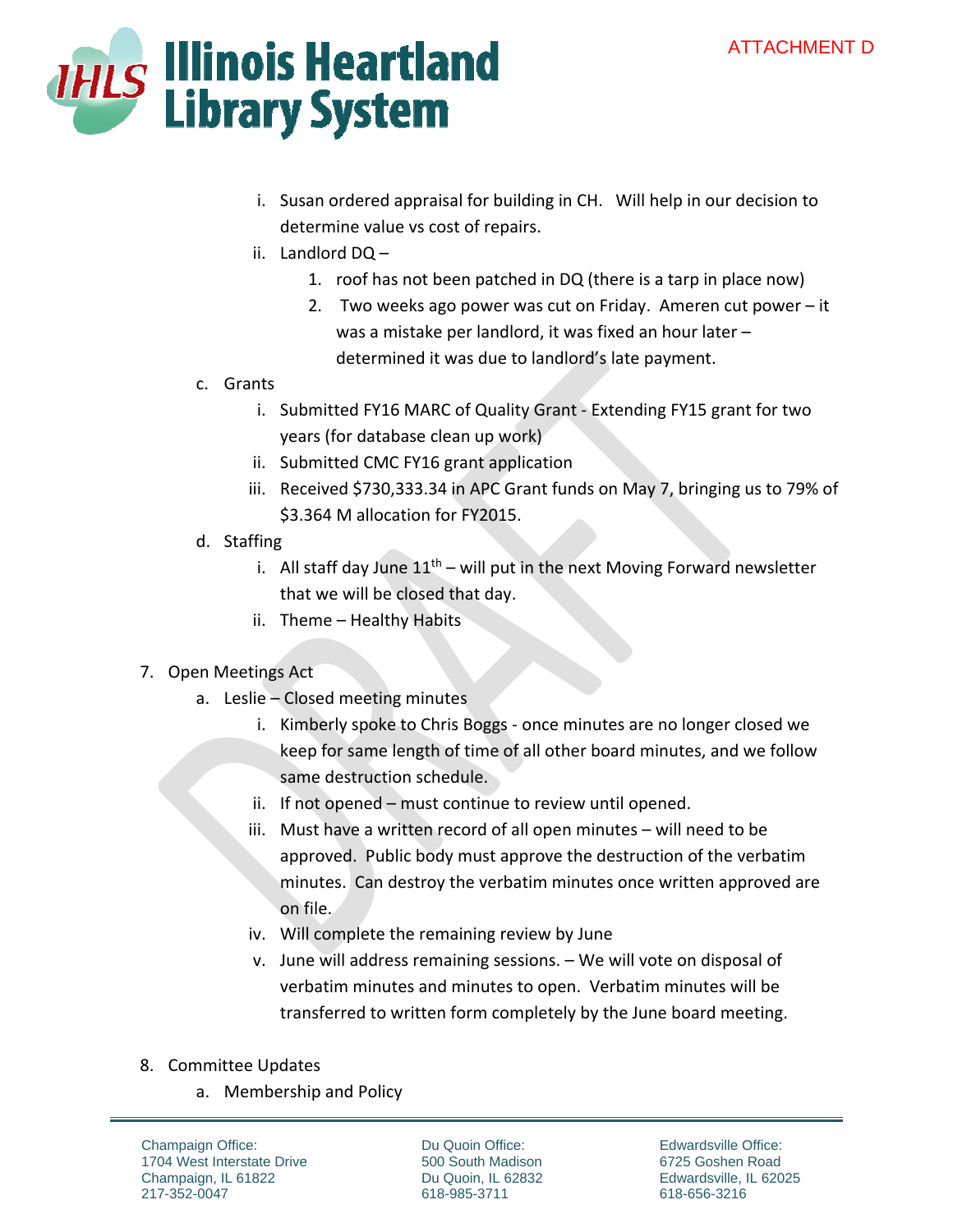### ATTACHMENT D



- i. Did not meet this month
- b. Finance
	- i. Meeting on  $21<sup>st</sup>$  will provide a verbal report
- c. Personnel
	- i. Met May  $7<sup>th</sup>$  and to date have received two directors evaluations. Will send a reminder to board.
	- ii. Proposed personnel changes will be brought to the board. Fairly minor changes. Will report to board. Minutes will be report for board in consent agenda.
- d. Facilities
	- i. No meeting
- e. Long Range Planning
	- i. Survey closed on May  $8<sup>th</sup>$ , and the report is being put together by the consultants. Will see a draft after Memorial Day.
	- ii. Nancy will provide a written report.
- f. Nominating
	- i. Election is complete election will be certified this month.
- 9. Unfinished Business
	- a. 2015 Annual Meeting  $-50<sup>th</sup>$  Anniversary of Systems in Illinois June 23rd
		- i. Reminder annual meeting at Champaign office.
		- ii. Board meeting starts at 5pm. Annual meeting starts at 4pm. Light hors d'oeuvres.
		- iii. Will invite new board members.
		- iv. Will invite staff at office location CH
		- v. Annual items will be approved/Counsel/Prevailing wage etc.
		- vi. Recognize board members that are leaving thank you.
	- b. All Systems Board Meeting May 12 Annual joint meeting
		- i. Nice meeting and lunch
		- ii. Enjoyed hearing Jesse White's four principles
- 10. New Business
	- a. Unserved Population in IHLS **(Attachment B)**
		- i. Map shows unserved members in each area RAILS and IHLS
		- ii. RAILS 8% IHLS 25% unserved
		- iii. State wide library card is not very popular
			- 1. Many unserved can utilized library in their school district

Champaign Office: 1704 West Interstate Drive Champaign, IL 61822 217-352-0047

Du Quoin Office: 500 South Madison Du Quoin, IL 62832 618-985-3711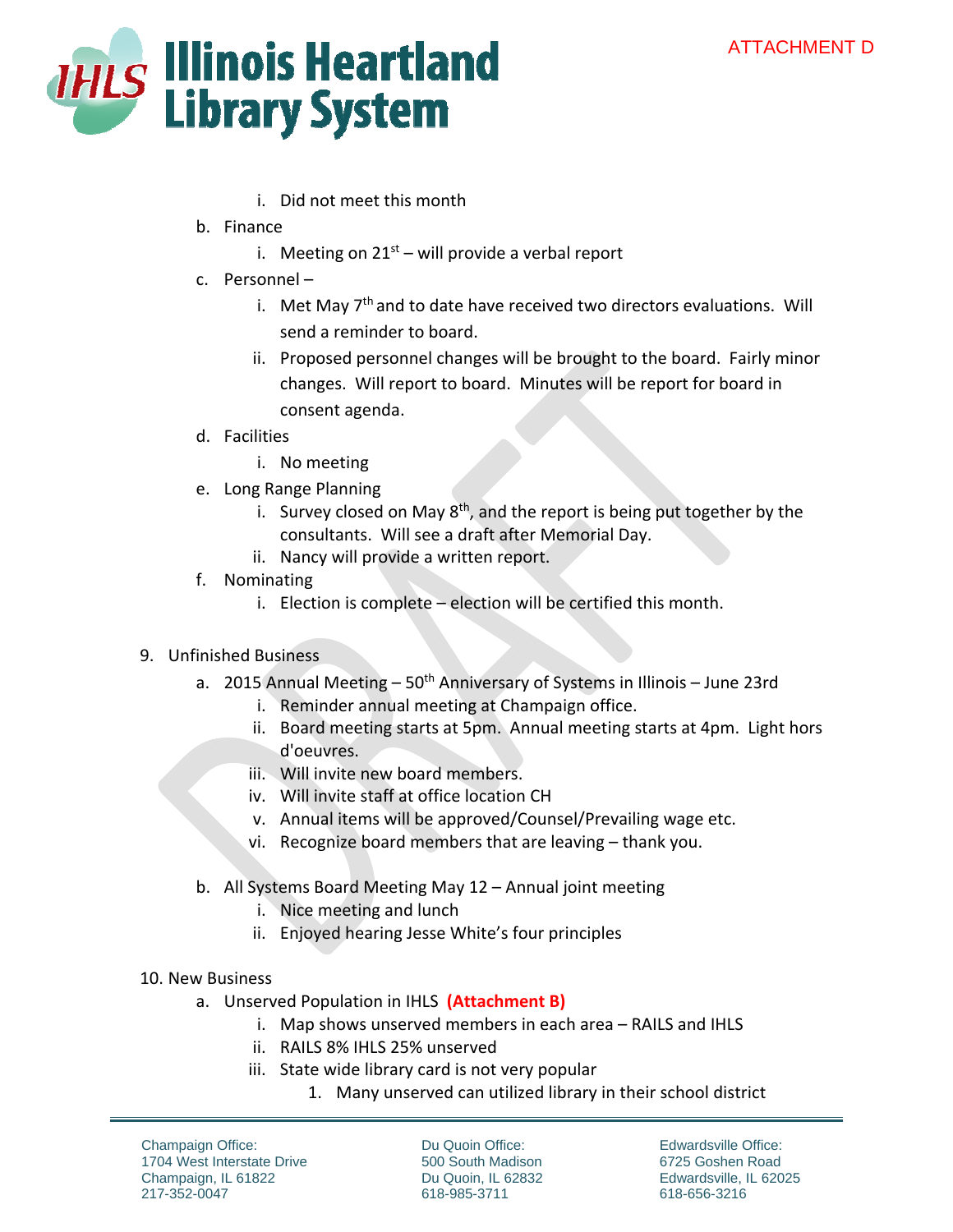### ATTACHMENT D



- 2. Library card nonresidents need a process on what price and when to provide.
- 3. Need to refocus our efforts to make our libraries stronger.
- b. IHLS Operations Committee
	- i. RAILS has a delivery committee its focus is delivery only.
	- ii. Will provide the board with more IHLS delivery information as a core service.
	- iii. Combine with Facilities and call it Operations to provide delivery information. Think about a permanent standing committee rather than an adhoc committee due to its importance.
	- iv. Start conversation at May meeting to see our direction.
- c. RAILS Membership Standards Process
	- i. RAILS Long Range Planning process determined they would look at membership standards
	- ii. It was determined that standards would need equal agreement with IHLS and RAILS before going forward.
	- iii. Dee Brennan understands that IHLS is not currently ready to move forward with this and it should not move forward without our members.
	- iv. Discussed direction in this process. Determining our official response. Will present a drafted letter at the next board meeting.
- d. Review May Board Agenda
	- i. Will have a written executive committee report
	- ii. Policy did not meet no report
	- iii. Personnel written report
	- iv. Financial report outside of consent agenda
	- v. Board election action item
	- vi. Long Range Planning will be written
	- vii. Finance will do verbal report.
	- viii. Personnel VG will give a verbal also to go over proposed changes under new business…reminder to fill out evaluation under verbal report.
	- ix. Unfinished business Open Meetings Act. Basic topic leave same. Will be an action item (review of closed session minutes) – will approve some of the minutes. Remainder in June
	- x. New business Employee Health Insurance Proposal Action plan represent no increase ‐ Level Funding proposal is recommended.
	- xi. Personnel Code Update action item
	- xii. Online Auction Process for surplus materials

Champaign Office: 1704 West Interstate Drive Champaign, IL 61822 217-352-0047

Du Quoin Office: 500 South Madison Du Quoin, IL 62832 618-985-3711